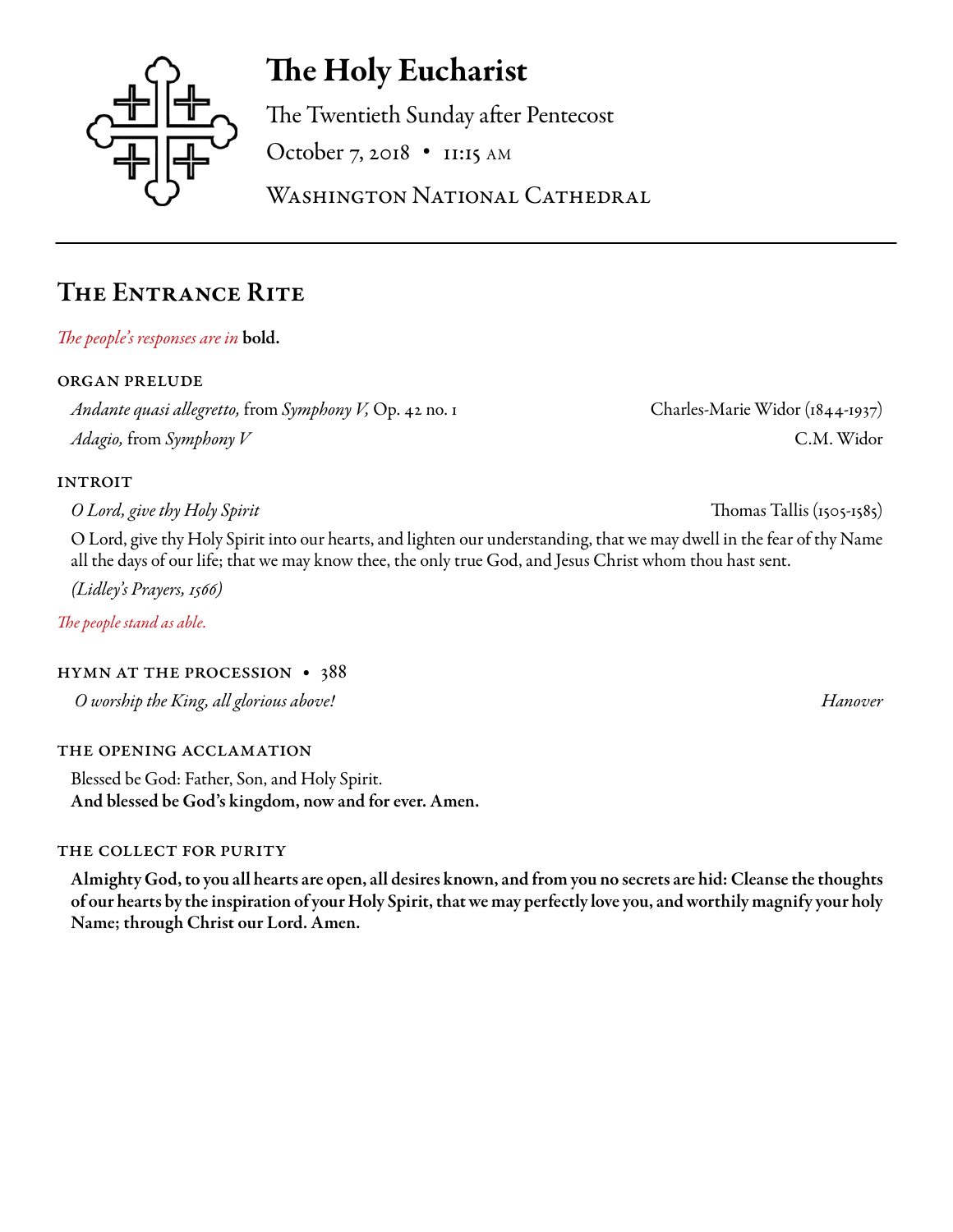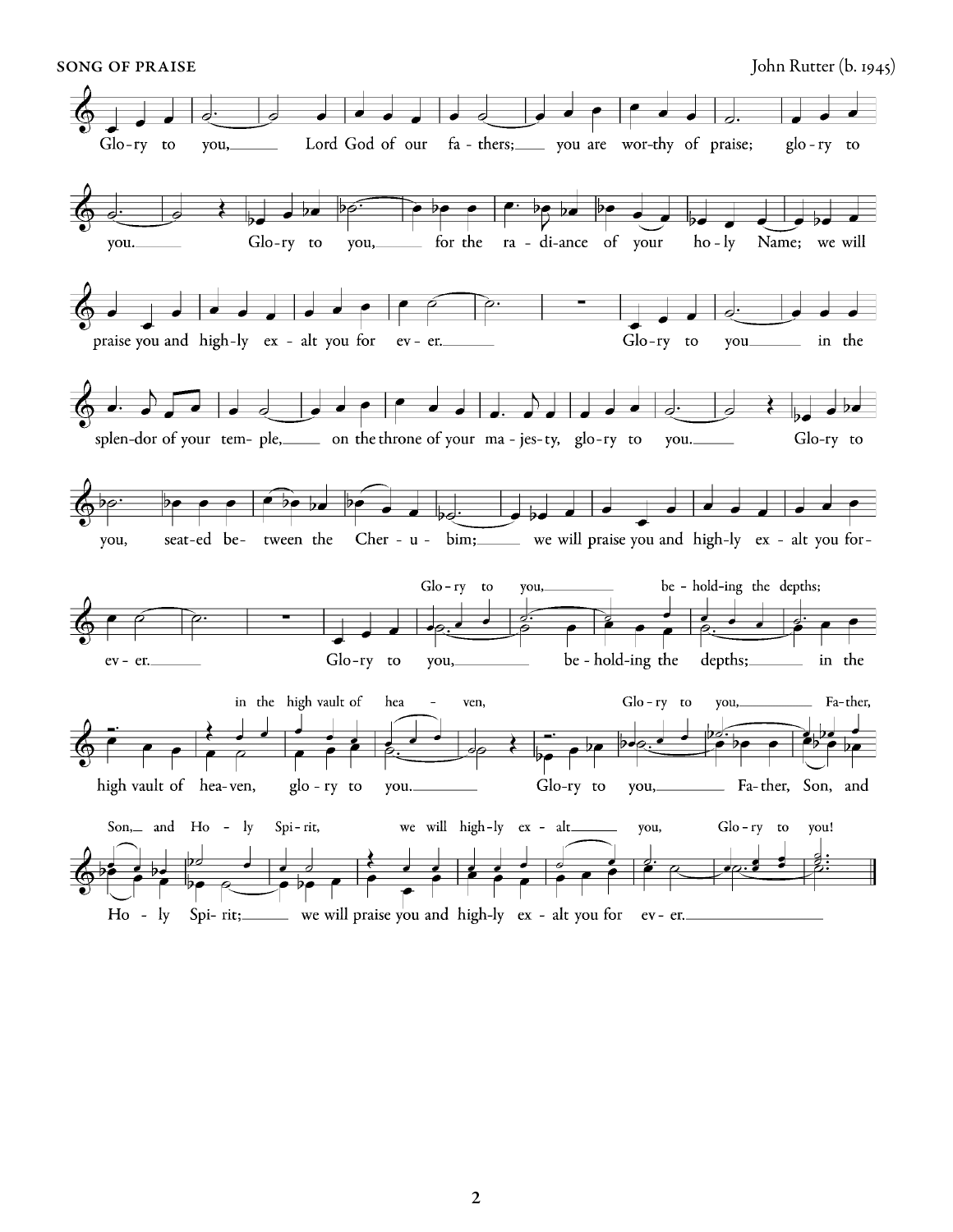## The Word of God

#### the collect for the twentieth sunday after pentecost

The Lord be with you. And also with you. Let us pray.

Almighty and everlasting God, you are always more ready to hear than we to pray, and to give more than we either desire or deserve: Pour upon us the abundance of your mercy, forgiving us those things of which our conscience is afraid, and giving us those good things for which we are not worthy to ask, except through the merits and mediation of Jesus Christ our Savior; who lives and reigns with you and the Holy Spirit, one God, for ever and ever. Amen.

*The people are seated.* 

#### THE FIRST READING GENERAL SERVICE SERVICE SCHOOL SERVICE SERVICE SCHOOL GENERAL SERVICE SCHOOL SERVICE SCHOOL

The Lord God said, "It is not good that the man should be alone; I will make him a helper as his partner." So out of the ground the Lord God formed every animal of the field and every bird of the air, and brought them to the man to see what he would call them; and whatever the man called every living creature, that was its name. The man gave names to all cattle, and to the birds of the air, and to every animal of the field; but for the man there was not found a helper as his partner. So the Lord God caused a deep sleep to fall upon the man, and he slept; then he took one of his ribs and closed up its place with flesh. And the rib that the Lord God had taken from the man he made into a woman and brought her to the man. Then the man said, "This at last is bone of my bones and flesh of my flesh; this one shall be called Woman, for out of Man this one was taken." Therefore a man leaves his father and his mother and clings to his wife, and they become one flesh.

The Word of the Lord. Thanks be to God.

#### psalm 8 chant: Richard Wayne Dirksen (1921-2003)

*The antiphon is sung by the choir, then all repeat.*



O Lord our Governor,

 how exalted is your Name in all the world! Out of the mouths of infants and children

your majesty is praised above the heavens.

 You have set up a stronghold against your adversaries, to quell the enemy and the avenger.

 When I consider your heavens, the work of your fingers, the moon and the stars you have set in their courses,

 What is man that you should be mindful of him? the son of man that you should seek him out?

*All repeat the antiphon.*

 You have made him but little lower than the angels; you adorn him with glory and honor; You give him mastery over the works of your hands; you put all things under his feet: All sheep and oxen, even the wild beasts of the field, The birds of the air, the fish of the sea, and whatsoever walks in the paths of the sea. O Lord our Governor, how exalted is your Name in all the world!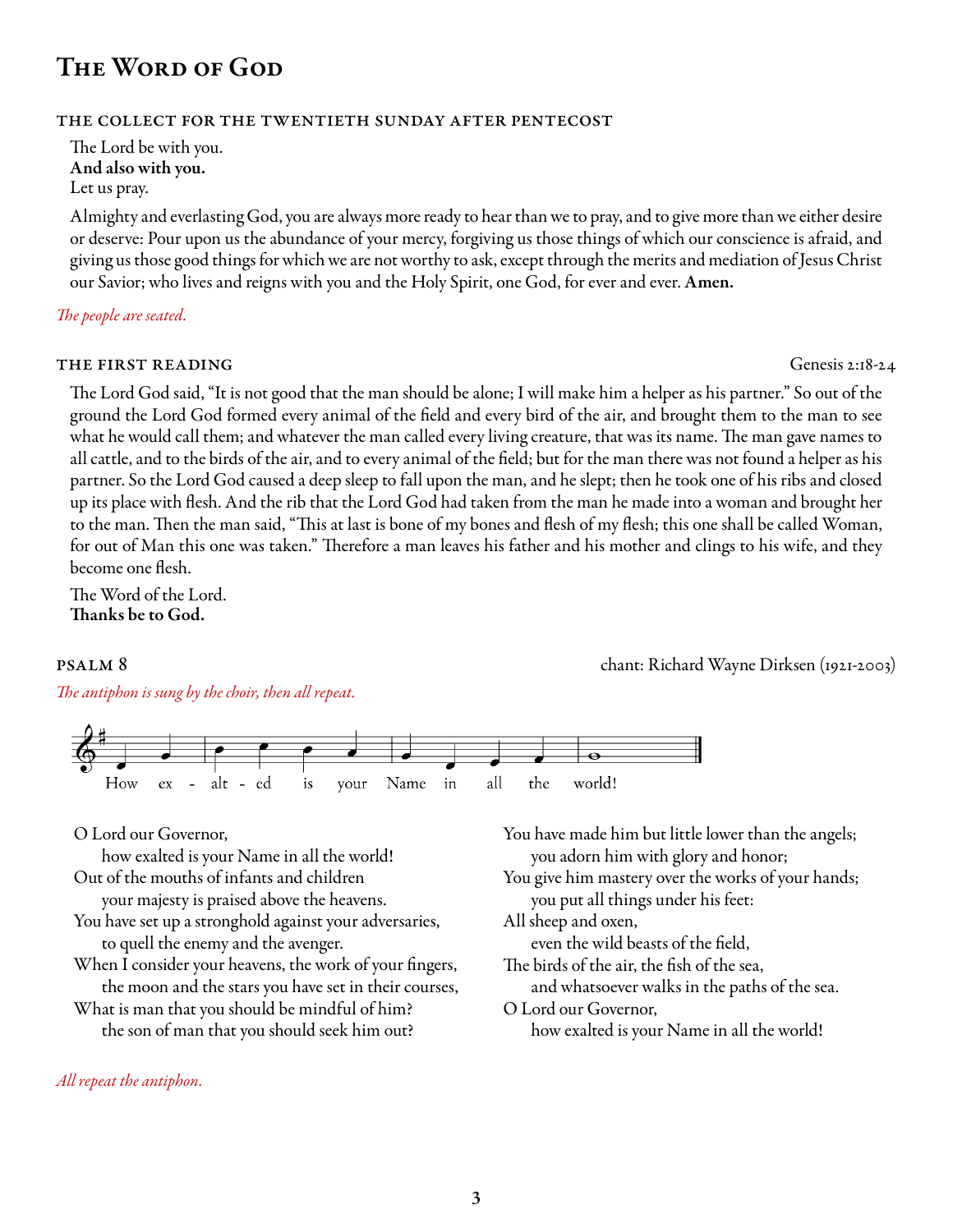#### THE SECOND READING Hebrews 1: 1-4, 2:5-12

Long ago God spoke to our ancestors in many and various ways by the prophets, but in these last days he has spoken to us by a Son, whom he appointed heir of all things, through whom he also created the worlds. He is the reflection of God's glory and the exact imprint of God's very being, and he sustains all things by his powerful word. When he had made purification for sins, he sat down at the right hand of the Majesty on high, having become as much superior to angels as the name he has inherited is more excellent than theirs.

Now God did not subject the coming world, about which we are speaking, to angels. But someone has testified somewhere, "What are human beings that you are mindful of them, or mortals, that you care for them? You have made them for a little while lower than the angels; you have crowned them with glory and honor, subjecting all things under their feet."

Now in subjecting all things to them, God left nothing outside their control. As it is, we do not yet see everything in subjection to them, but we do see Jesus, who for a little while was made lower than the angels, now crowned with glory and honor because of the suffering of death, so that by the grace of God he might taste death for everyone.

It was fitting that God, for whom and through whom all things exist, in bringing many children to glory, should make the pioneer of their salvation perfect through sufferings. For the one who sanctifies and those who are sanctified all have one Father. For this reason Jesus is not ashamed to call them brothers and sisters, saying, "I will proclaim your name to my brothers and sisters, in the midst of the congregation I will praise you."

The Word of the Lord. Thanks be to God.

#### *The people stand as able.*

#### HYMN AT THE SEQUENCE  $\cdot$  483

*The head that once was crowned with thorns St. Magnus* 

#### THE HOLY GOSPEL **Mark 10:2-16**

The Holy Gospel of our Lord Jesus Christ according to Mark. Glory to you, Lord Christ.

Some Pharisees came, and to test Jesus they asked, "Is it lawful for a man to divorce his wife?" He answered them, "What did Moses command you?" They said, "Moses allowed a man to write a certificate of dismissal and to divorce her." But Jesus said to them, "Because of your hardness of heart he wrote this commandment for you. But from the beginning of creation, 'God made them male and female. For this reason a man shall leave his father and mother and be joined to his wife, and the two shall become one flesh.' So they are no longer two, but one flesh. Therefore what God has joined together, let no one separate."

Then in the house the disciples asked him again about this matter. He said to them, "Whoever divorces his wife and marries another commits adultery against her; and if she divorces her husband and marries another, she commits adultery."

People were bringing little children to him in order that he might touch them; and the disciples spoke sternly to them. But when Jesus saw this, he was indignant and said to them, "Let the little children come to me; do not stop them; for it is to such as these that the kingdom of God belongs. Truly I tell you, whoever does not receive the kingdom of God as a little child will never enter it." And he took them up in his arms, laid his hands on them, and blessed them.

The Gospel of the Lord. Praise to you, Lord Christ.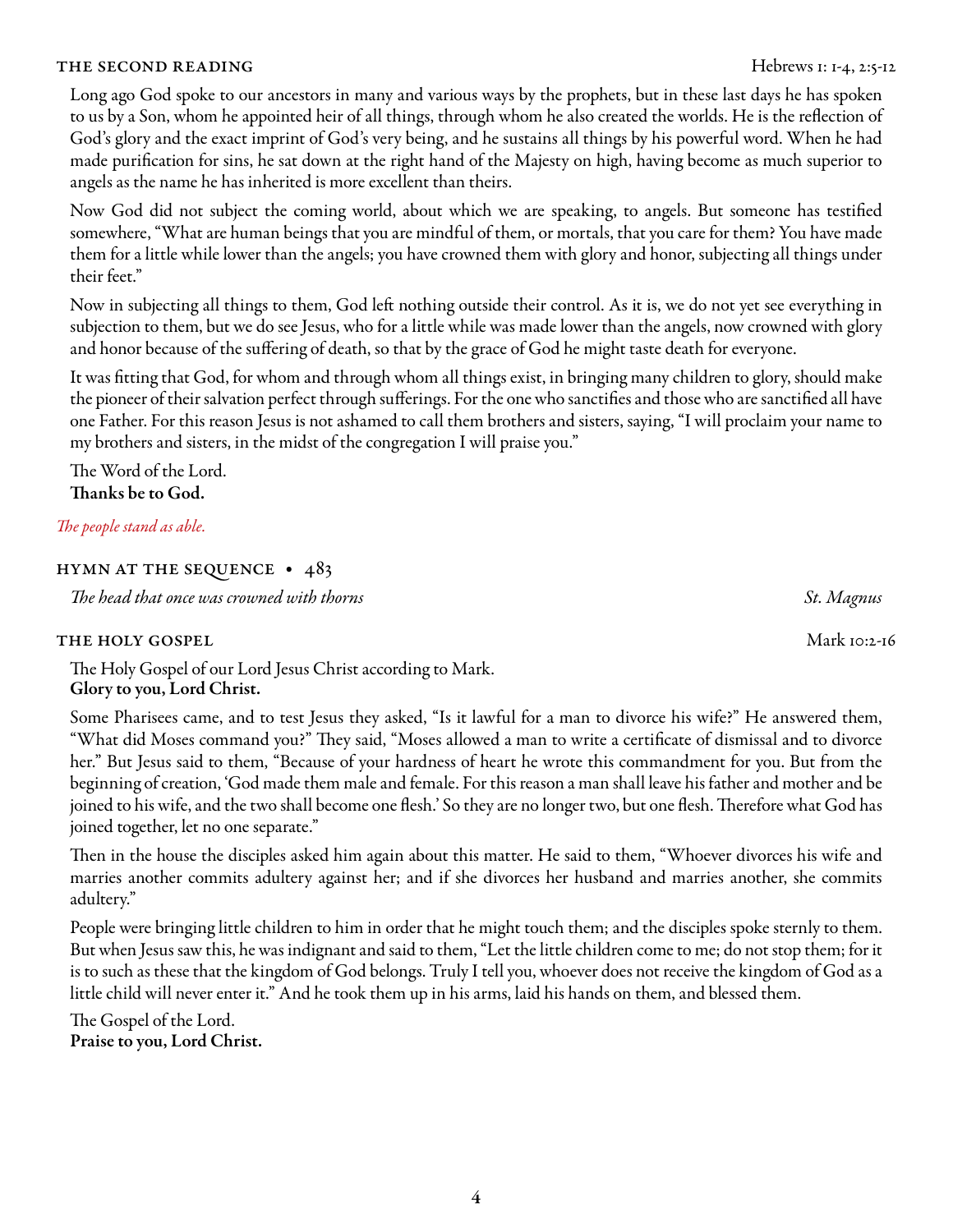*The people stand as able.* 

#### the nicene creed

We believe in one God, the Father, the Almighty, maker of heaven and earth, of all that is, seen and unseen. We believe in one Lord, Jesus Christ, the only Son of God, eternally begotten of the Father, God from God, Light from Light, true God from true God, begotten, not made, of one Being with the Father. Through him all things were made. For us and for our salvation, he came down from heaven: by the power of the Holy Spirit he became incarnate from the Virgin Mary, and was made man. For our sake he was crucified under Pontius Pilate; he suffered death and was buried. On the third day he rose again in accordance with the Scriptures; he ascended into heaven and is seated at the right hand of the Father. He will come again in glory to judge the living and the dead, and his kingdom will have no end. We believe in the Holy Spirit, the Lord, the giver of life, who proceeds from the Father and the Son. With the Father and the Son he is worshiped and glorified. He has spoken through the Prophets.We believe in one holy catholic and apostolic Church. We acknowledge one baptism for the forgiveness of sins.We look for the resurrection of the dead, and the life of the world to come. Amen.

#### the prayers of the people

#### *After each intercession,*

Lord, in your mercy Hear our prayer.

*The presider prays the concluding collect, and the people respond,* Amen.

#### THE PEACE

The peace of the Lord be always with you. And also with you.

*The people greet one another with a sign of God's peace and are then seated.*

#### the offertory

*An offering is received to support the Cathedral's ministry of sharing God's love with the world.*

*The altar is prepared for Holy Communion.*

#### anthem at the offertory

*Dear Lord and Father of mankind* Charles Hubert Hastings Parry (1848-1918)

Dear Lord and Father of mankind, forgive our foolish ways! Reclothe us in our rightful mind, in purer lives thy service find, in deeper reverence, praise. In simple trust like theirs who heard, beside the Syrian sea, the gracious calling of the Lord, let us, like them, without a word, rise up and follow thee. Drop thy still dews of quietness, still all our strivings cease; take from our souls the strain and stress, and let our ordered lives confess the beauty of thy peace. Breathe through the heats of our desire thy coolness and thy balm; let sense be dumb, let flesh retire; speak through the earthquake, wind, and fire, O still, small voice of calm.

*(John Greenleaf Whittier, 1807-1892)*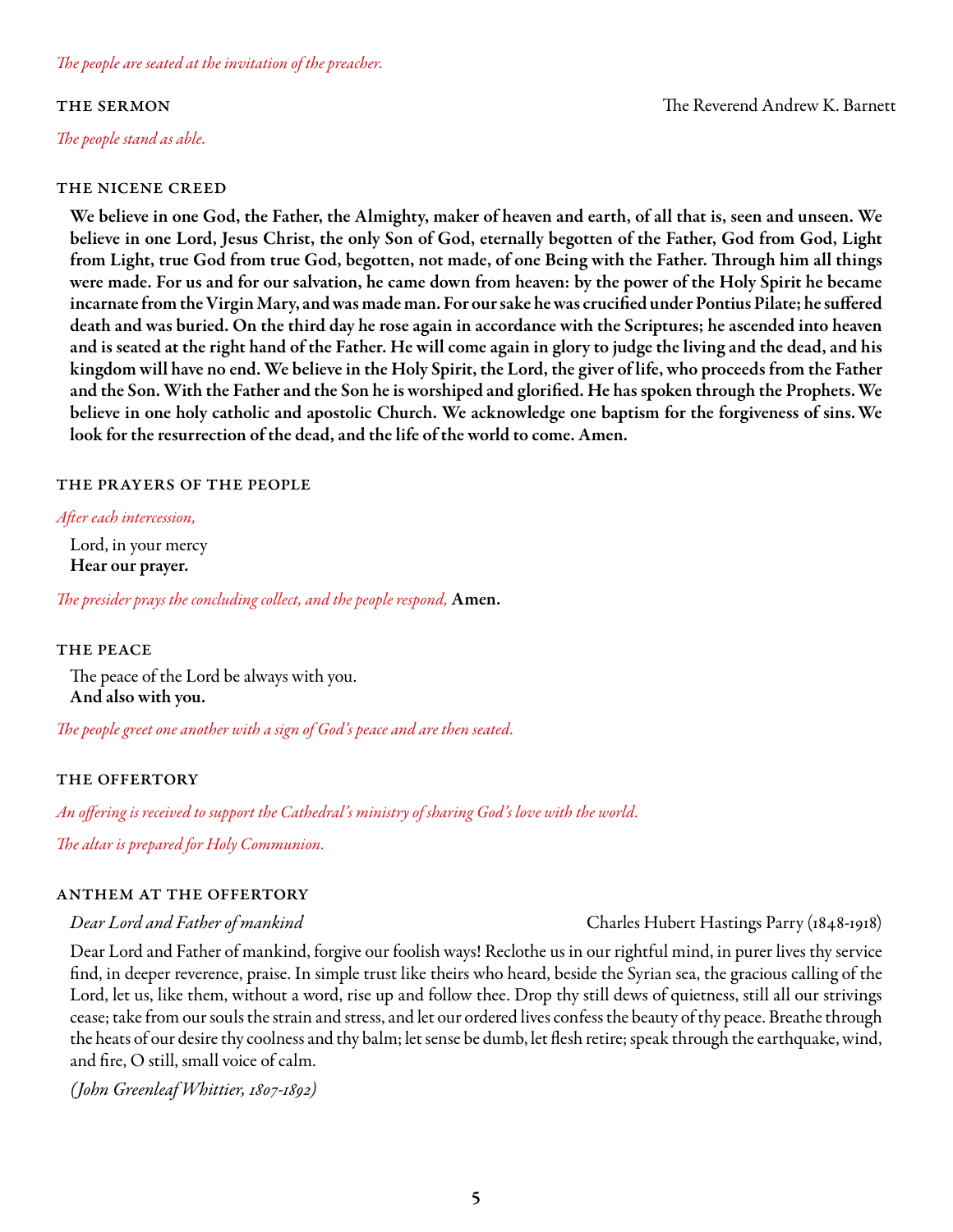#### *The people stand as able.*

#### hymn at the presentation



## The Holy Communion

#### the great thanksgiving

The Lord be with you. And also with you. Lift up your hearts. We lift them to the Lord.

Let us give thanks to the Lord our God. It is right to give God thanks and praise.

*The presider offers thanks to God for the grace and mercy made available in Christ, and in response the people sing:*



Holy and gracious Father: In your infinite love you made us for yourself, and, when we had fallen into sin and become subject to evil and death, you, in your mercy, sent Jesus Christ, your only and eternal Son, to share our human nature, to live and die as one of us, to reconcile us to you, the God and Father of all.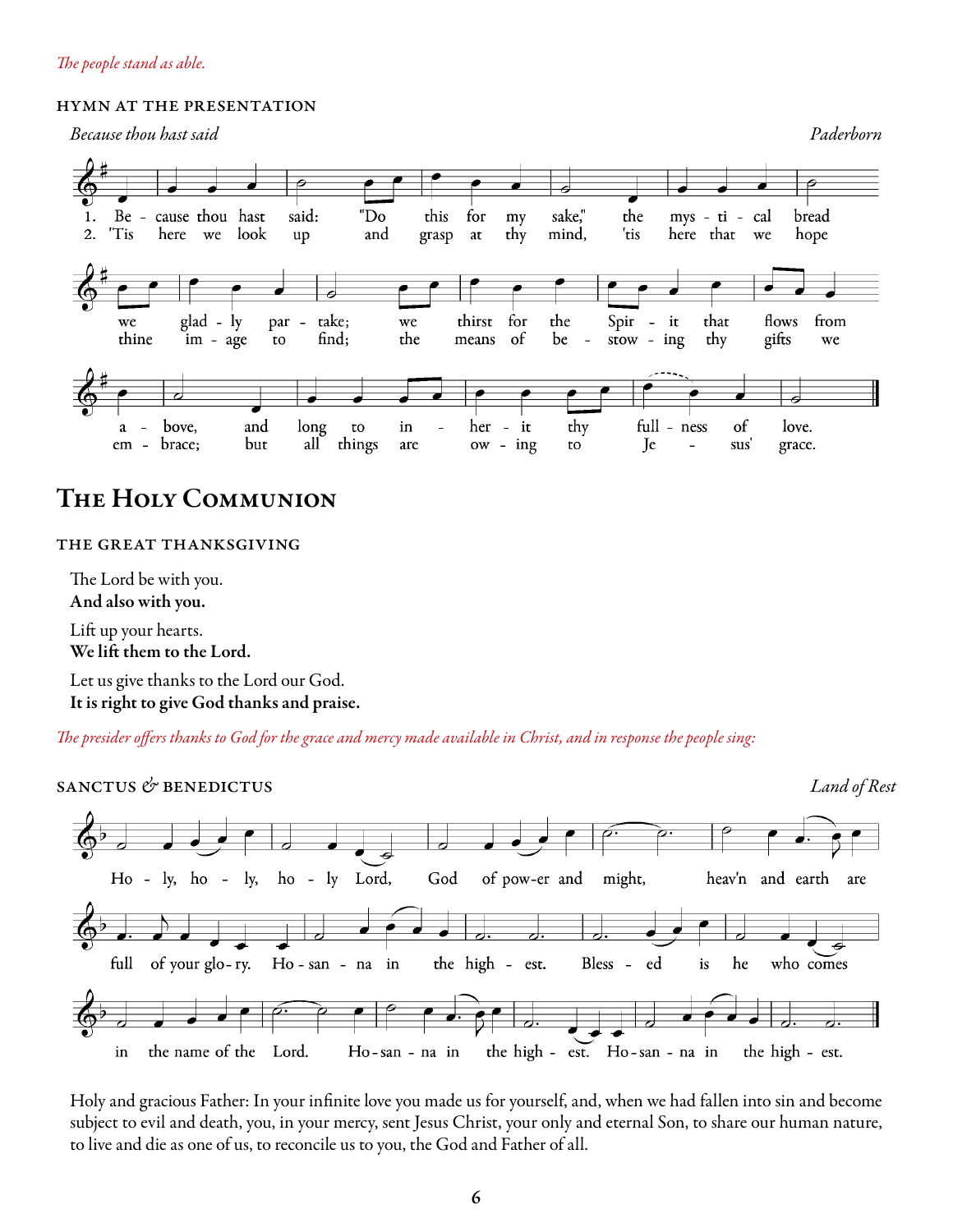He stretched out his arms upon the cross, and offered himself, in obedience to your will, a perfect sacrifice for the whole world.

On the night he was handed over to suffering and death, our Lord Jesus Christ took bread; and when he had given thanks to you, he broke it, and gave it to his disciples, and said, "Take, eat: This is my Body, which is given for you. Do this for the remembrance of me."

After supper he took the cup of wine; and when he had given thanks, he gave it to them, and said, "Drink this, all of you: This is my Blood of the new Covenant, which is shed for you and for many for the forgiveness of sins. Whenever you drink it, do this for the remembrance of me."

Therefore we proclaim the mystery of faith:

#### Christ has died. Christ is risen. Christ will come again.

We celebrate the memorial of our redemption, O Father, in this sacrifice of praise and thanksgiving. Recalling his death, resurrection, and ascension, we offer you these gifts.

Sanctify them by your Holy Spirit to be for your people the Body and Blood of your Son, the holy food and drink of new and unending life in him. Sanctify us also that we may faithfully receive this holy Sacrament, and serve you in unity, constancy, and peace; and at the last day bring us with all your saints into the joy of your eternal kingdom.

All this we ask through your Son Jesus Christ: By him, and with him, and in him, in the unity of the Holy Spirit all honor and glory is yours, Almighty Father, now and for ever. AMEN.

the lord's prayer

Notre Père…, Padre nuestro…, Vater unser…,

Our Father, who art in heaven, hallowed be thy Name, thy kingdom come, thy will be done, on earth as it is in heaven. Give us this day our daily bread. And forgive us our trespasses, as we forgive those who trespass against us. And lead us not into temptation, but deliver us from evil. For thine is the kingdom, and the power, and the glory, for ever and ever. Amen.



in the break - ing

 $\sigma$ 

the

bread.



 $Je - sus$ 

Lord

One body are we, alleluia, for though many, we share one bread. *Refrain*.

us,

### the invitation to holy communion

known to

#### *The people are seated.*

Be

*All who seek God and a deeper life in Christ are welcome to receive Holy Communion. Please receive the bread in open and outstretched hands and sip the wine from the chalice, guiding it gently to your lips; or you may dip the wafer into the wine. Gluten-free wafers are available; please make your need known to the minister. Respond to receiving Communion by saying "Amen." If you prefer to receive a blessing instead, please indicate your choice by crossing your hands across your chest. Those who wish to have Holy Communion brought to them at their seat should notify an usher. During the administration of Holy Communion, the laying on of hands and prayers for healing are offered in War Memorial Chapel. Please enter the chapel by the ramp or stairs to the right of the pulpit.*